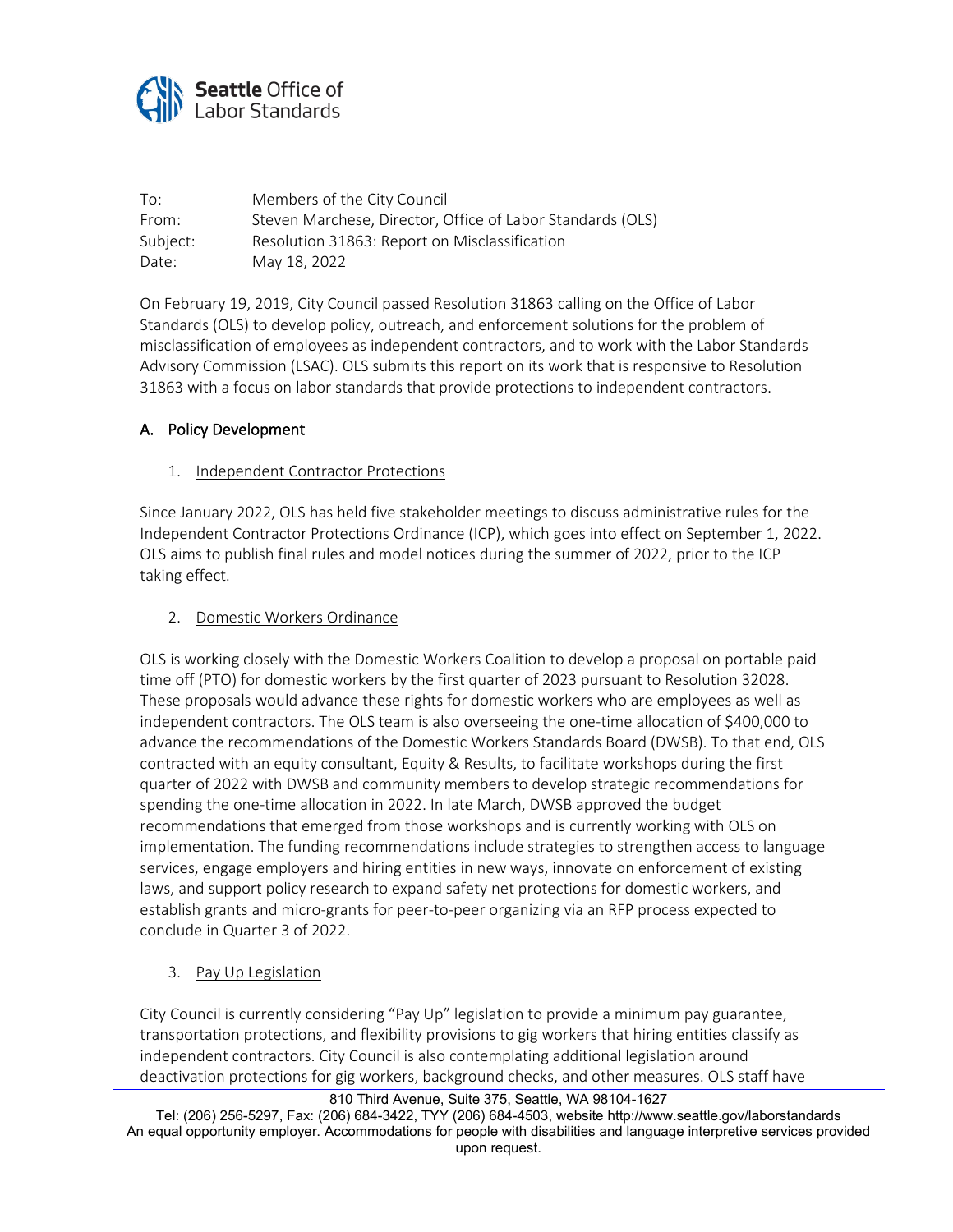provided technical feedback on City Council's proposals, attended multiple stakeholder and policy discussions, and shared insights from the transportation network company (TNC) ordinances that address similar protections for TNC drivers. Once passed, OLS anticipates a significant work stream to stand up implementation of the Pay Up legislation, including rulemaking, policy guidance, outreach and education, and enforcement. OLS continues to work with City Council to refine OLS' budget and staffing needs in light of this legislation.

## 4. Statewide Transportation Network Company Legislation (HB 2076) Impacts

In March 2022, the Washington State legislature passed House Bill (HB) 2076, which provides certain rights to TNC drivers in Washington and will be enforced by the Washington State Department of Labor and Industries (DLI). The TNCs classify these drivers as independent contractors. OLS provided extensive technical and policy impact assessments of HB 2076 to the Office of Intergovernmental Relations throughout the legislative session. HB 2076 preempts the City of Seattle from regulating TNC labor standards and enforcing its Transportation Network Company Minimum Compensation Ordinance and Transportation Network Company Deactivation Rights Ordinance after January 1, 2023. As a result, OLS is beginning its process to winddown TNC labor standards programming. OLS is working to support DLI in its transition to enforcement under HB 2076, including through sharing best practices that OLS has learned through policymaking, outreach, and enforcement in this area.

# 5. Transportation Network Companies

As part of its continued implementation of the TNC Minimum Compensation Ordinance, OLS instituted an affirmative data production model requiring the TNCs to provide data on every trip drivers make. This has allowed OLS to analyze the policy's impact and proactively ensure that drivers are paid correctly on every trip.

The TNC Deactivation Rights Ordinance (DRO) went into effect on July 1, 2021. OLS entered into an agreement with Washington Arbitration & Mediation Service to maintain roster of arbitrators to hear deactivation appeals cases. OLS developed materials and worked with community partners to train a panel of arbitrators on the DRO in addition to implicit bias and trauma-informed sexual assault trainings.

State law will preempt OLS from enforcing both TNC ordinances after January 1, 2023.

# 6. 2023 State Legislative Agenda

If a bill is introduced in the State legislature to simplify or otherwise address the legal test for misclassification status, OLS will provide analysis and recommendations to the Office of Intergovernmental Relations regarding whether the City should support the bill.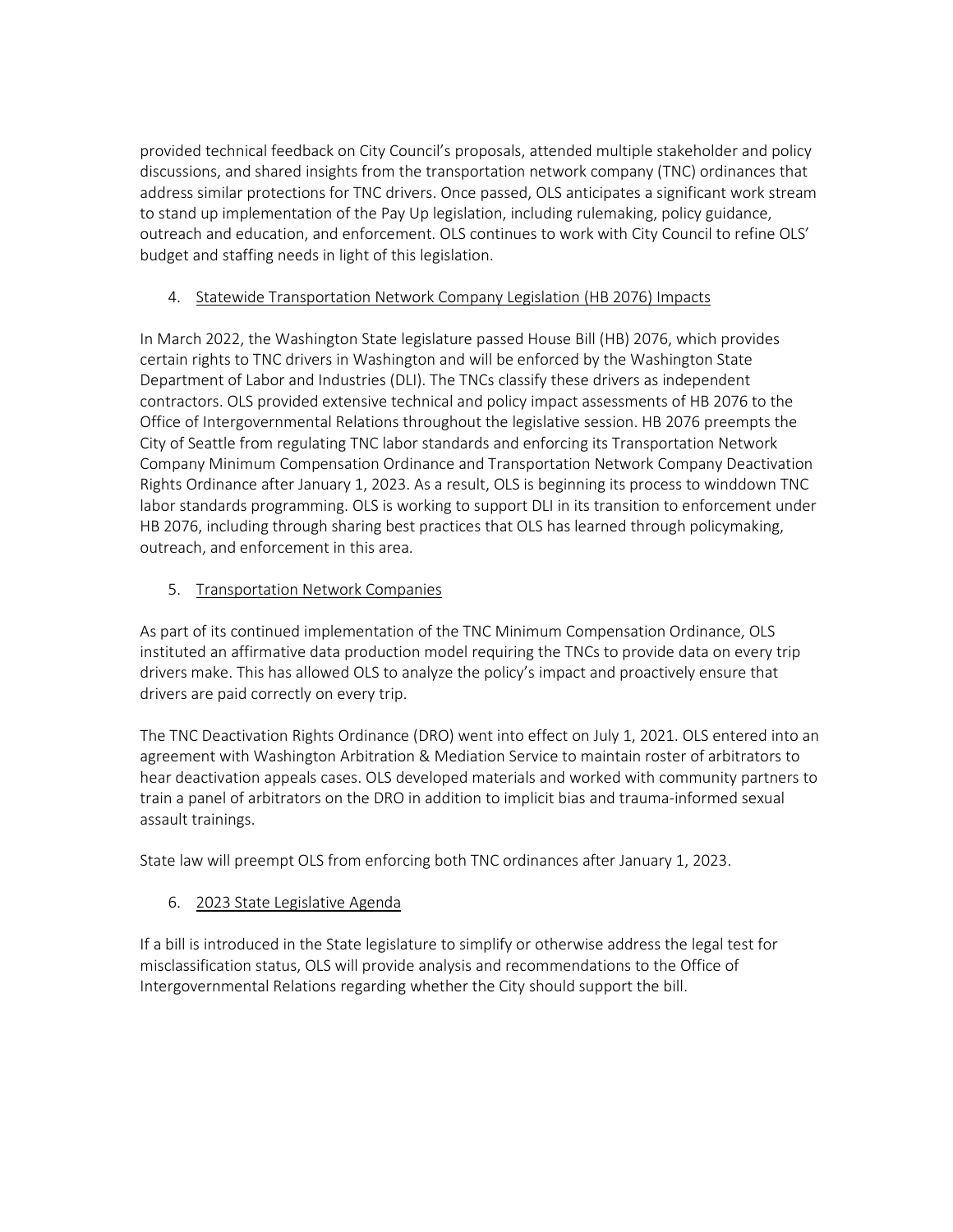# B. Outreach and Education

## 1. Transportation Network Company Ordinances

The OLS team continued its efforts to educate workers and businesses about rights and obligations under the TNC Minimum Compensation Ordinance. Specifically, the OLS team has:

- Created TNC Minimum Compensation Notice of Rights for 2022 in English and posted it to the OLS website; and
- Created 2022 TNC Driver Protections summary to highlight TNC Minimum Compensation, TNC DRO, and Gig Worker Paid Sick and Safe Time (GW PSST) in seven languages (Amharic, Simplified Chinese, Traditional Chinese, Oromo, Somali, Spanish, and Tigrigna) and posted materials to the OLS website.

Since the TNC DRO went into effect on July 1, 2021, the OLS team has managed its contract with Drivers Union to deliver Driver Resolution Center (DRC) services to TNC drivers. DRC services include providing drivers with culturally competent outreach and education about their rights, and free representation in deactivation disputes. Under the contract, the Drivers Union has:

- Completed 3,530 driver intakes;
- Represented 708 drivers in deactivation cases;
- Assisted 224 drivers with informal resolution of deactivation cases;
- Created four types of Know Your Rights materials to educate TNC drivers about the DRO, GW PSST, TNC Minimum Compensation, and DRC support services;
- Subcontracted with King's Dream Consulting and Northwest Passage Consulting to launch social media and multi-lingual digital advertising campaigns in seven languages (Amharic, Arabic, Chinese, English, Punjabi, Somali, and Vietnamese) that link to Drivers Union's inlanguage web pages that cover the Know Your Rights materials content. In March 2022 alone, there were more than 6,000 visits to Drivers Union's in-language web pages; and
- Translated Know Your Rights materials in seven languages (Amharic, Arabic, English, Russian, Somali, Spanish, and Vietnamese), and made materials available to drivers.
- 2. Domestic Workers Ordinance

The Office of Labor Standards team has continued its work on implementation of the Domestic Workers Ordinance (DWO) through direct efforts and partnerships with community organizations that have trusted relationships with domestic workers and hiring entities. As part of its outreach and education efforts, the OLS team has:

- Collaborated with community partners on a series of recorded community conversations to promote online;
- Celebrated the 2-year anniversary of the DWO going into effect by promoting outreach materials and recorded community conversations;
- Collaborated with a community partner on Facebook live Q&A sessions;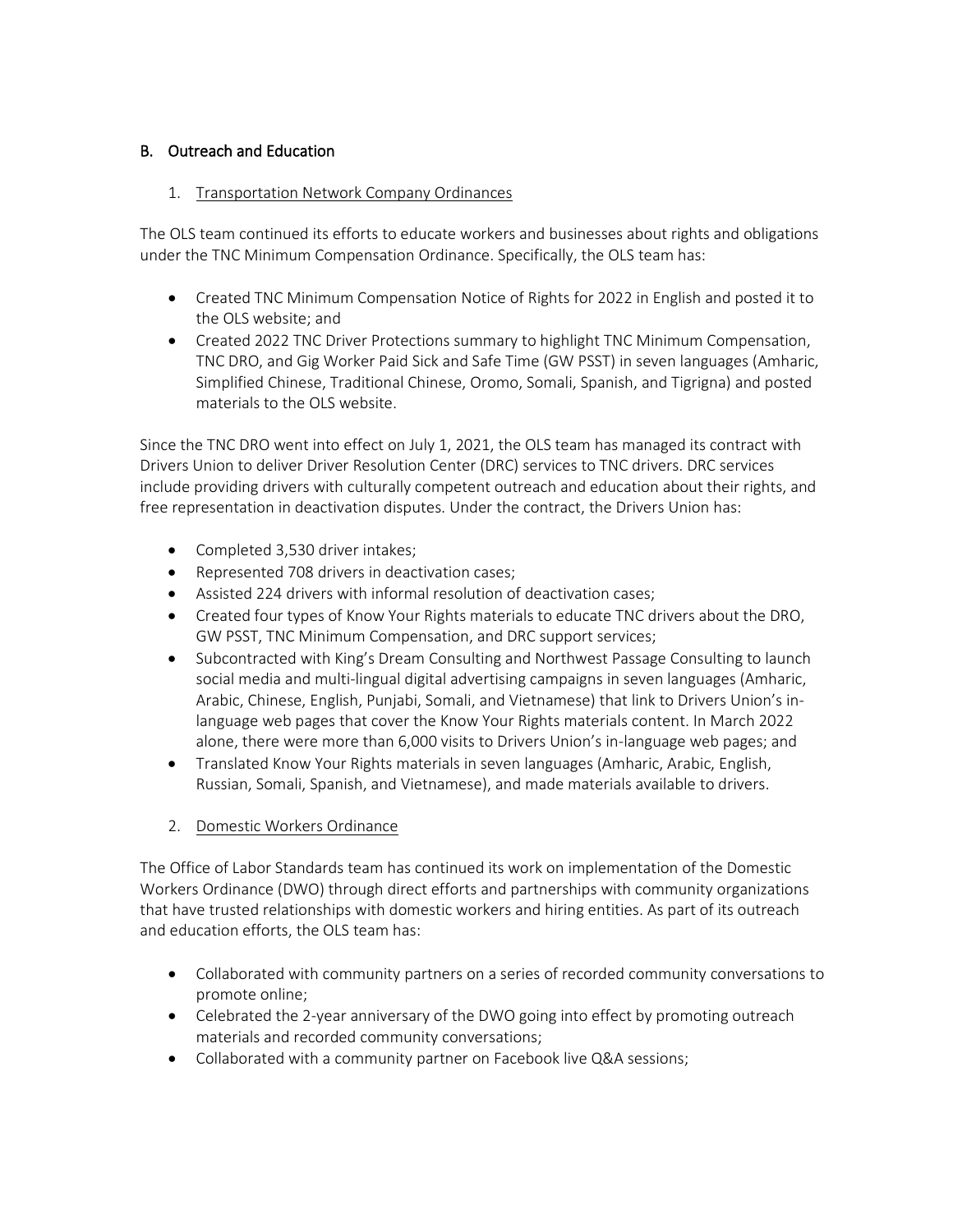- Awarded DWO contracts to three community organizations for outreach to hiring entities and domestic workers; and
- Translated the DWO Notice of Rights and Wage Information into Vietnamese, Somali, and Korean.

The OLS team also identified projects to advance the Domestic Worker Standards Board's (DWSB) outreach recommendations with the one-time budget allocation for work relating to the DWO. OLS presented DWSB members with an outreach and engagement strategy and DWSB approved funding of the following work:

- Pilot DWO social media awareness campaign to increase awareness among hiring entities through sponsored ads and promoted content;
- Host paid listening sessions to gather feedback from domestic workers, while providing them with information about their rights under the DWO and other Seattle labor standards;
- Contract with BIPOC consultant (The Vida Agency) for communications and marketing services;
- Contract with Utopia Media & Entertainment to work on the audio production of a multilingual (12 languages) voicemail recording for OLS;
- Collaboration with members of the DWSB and community partners to evaluate the DWO and DWSB pages on the OLS website; and
- Broadcasting agreement with El Rey 1360 AM (Spanish Radio) to increase awareness of the DWO and 2022 minimum wage through advertisements and live interviews.
- 3. Independent Contractor Protections

The Office of Labor Standards team has started educating workers and businesses about the new Independent Contractor Protections (ICP) Ordinance that will become effective on September 1, 2022. Specifically, OLS has:

- Created an ICP Fact Sheet with translations available in 12 languages (Amharic, Simplified Chinese, English, Japanese, Khmer, Korean, Punjabi, Somali, Spanish, Tagalog, Tigrigna, and Vietnamese) and posted materials to the OLS website; and
- Begun implementing an outreach and engagement plan to increase general awareness of ICP to independent contractors, hiring entities, and the public prior to the ordinance's effective date.
- 4. Labor Standards Community Outreach and Education Fund

Through the Labor Standards Community Outreach and Education Fund (COEF), OLS provides funds to community-based organizations to develop awareness and understanding of worker rights provided by Seattle's labor standards. The OLS team trained COEF partner organizations on Gig Worker Protection Ordinances, TNC Ordinances, and the Domestic Workers Ordinance. The OLS team also implemented two pilot projects to facilitate coordination between "cluster groups" of COEF partners that provide services to domestic workers or to workers in the residential construction industry, an industry with high rates of misclassification. Through the Domestic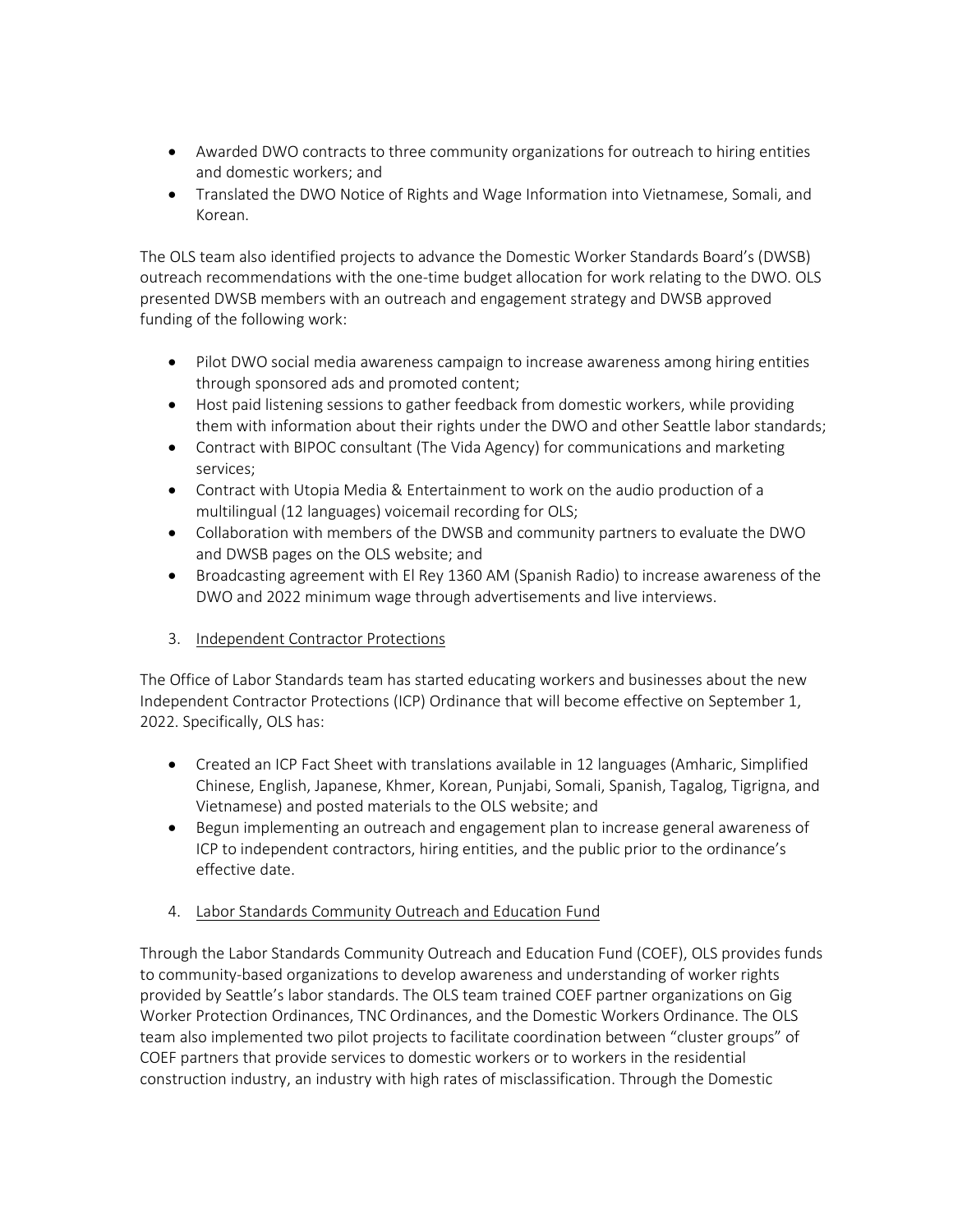Workers Industry Cluster Group, COEF partners that work with domestic workers aimed to identify ways to collaborate on outreach and education to domestic workers. Similarly, the Residential Construction Industry Cluster Group brought together organizations that work with Latino residential construction workers to share expertise and work together on outreach efforts. Both cluster groups met six times with meetings facilitated by an OLS Engagement Specialist.

# C. Enforcement

1. Enforcement Summary

Between January 1, 2021 to the present, OLS has received 978 worker inquiries overall (726 in 2021 and 252 in 2022 to date). Of those, 12 related to misclassification (9 in 2021 and 3 in 2022 to date), 149 pertained to issues under the gig worker protection ordinances (105 in 2021 and 44 in 2022 to date), 50 pertained to issues under the TNC ordinances (46 in 2021 and 4 in 2022 to date), and 3 pertained to domestic workers (3 in 2021 and none in 2022 to date), as shown in the tables below:

| Year                   | 2021      | 2022 | Total |
|------------------------|-----------|------|-------|
| Total Worker Inquiries | 700<br>26 | つちつ  | 978   |
|                        |           |      |       |

| Year                        | 2021 | 2022 | otal         |
|-----------------------------|------|------|--------------|
| Misclassification Inquiries |      | ٮ    | $\sim$<br>-- |

| Year                                         | 2021 | 2022 | Total |
|----------------------------------------------|------|------|-------|
| Gig Worker Premium Pay Inquiries             | 28   | 20   | 48    |
| Gig Worker Paid Sick and Safe Time Inquiries | 77   | 74   | 101   |
| TNC Minimum Compensation Inquiries           | 46   | 4    | 50    |
| <b>DWO Inquiries</b>                         |      |      | 3     |
| <sup>-</sup> otal                            | 154  | 48   | 202   |

Additionally, OLS has initiated informal compliance inquiries and filed formal investigations under the Premium Pay for Gig Workers (GW PP), PSST for Gig Workers (GW PSST), TNC Minimum Compensation (TNC MC), and Domestic Worker (DWO) Ordinances. Since implementation, 8 GWPP matters, 9 GW PSST matters, 1 TNC MC matter, and 2 DWO matters have been initiated, as shown in the table below:

| Year Initiated | <b>GW PP</b>   | <b>GW PSST</b> | TNC MC         | <b>DWO</b>     | Total |
|----------------|----------------|----------------|----------------|----------------|-------|
|                | <b>Matters</b> | <b>Matters</b> | <b>Matters</b> | <b>Matters</b> |       |
| 2020           |                |                |                |                |       |
| 2021           |                | 4              |                |                | 10    |
| 2022           |                |                |                |                |       |
| <b>Total</b>   |                | 9              |                |                | 20    |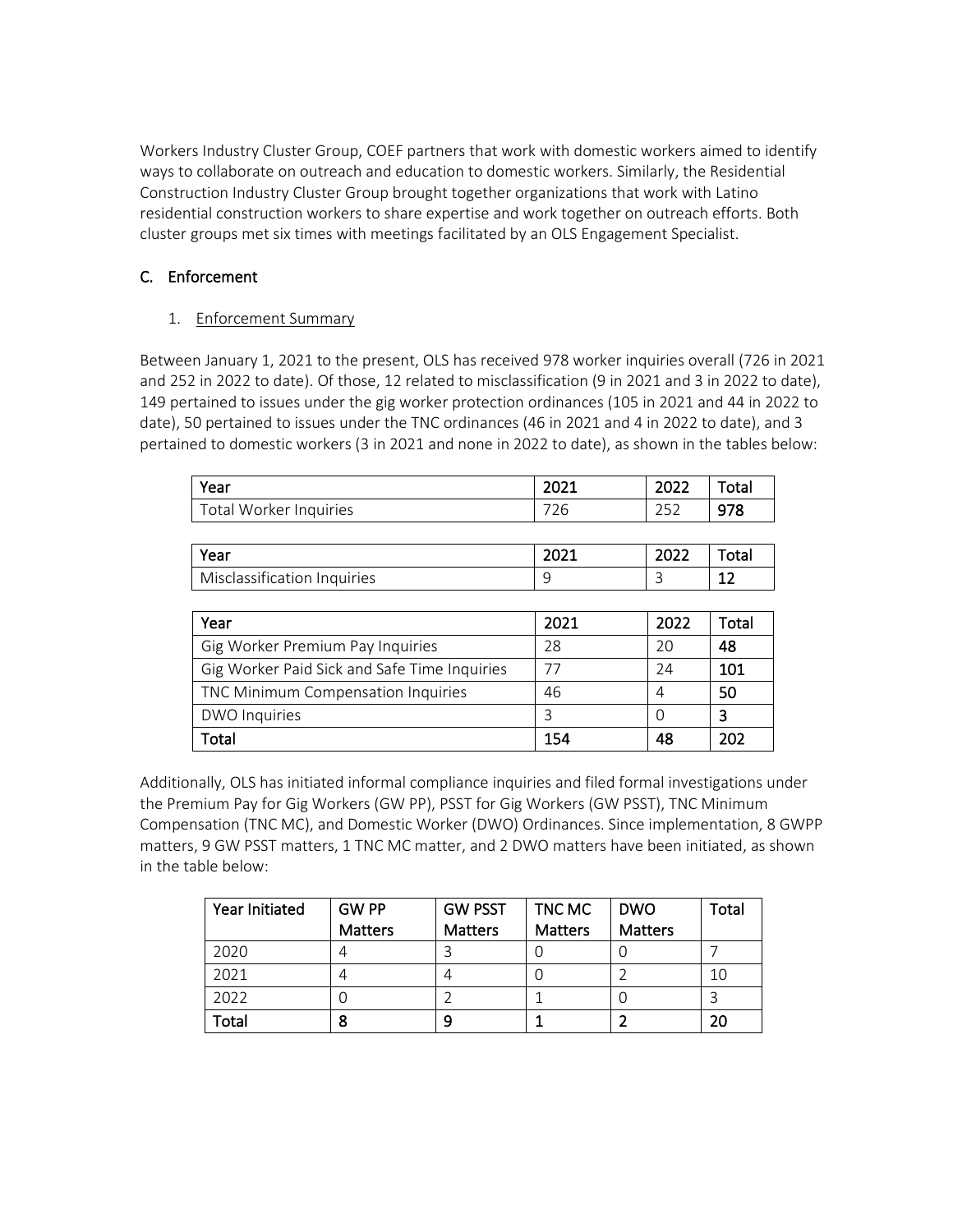From implementation through the present, OLS has resolved 5 GW PP matters, 5 GW PSST matters, and 1 TNC MC matter and has assessed the following remedies for affected workers:

| Ordinance      | <b>Total Assessed</b> | # of Workers |
|----------------|-----------------------|--------------|
| <b>GW PP</b>   | \$473,905.02          | 6.046        |
| <b>GW PSST</b> | \$4,595,649.26        | 19.962       |
| TNC MC         | \$2,668.63            |              |
| Total          | \$5,072,222.91        | 26,009       |

### 2. Gig Workers and Transportation Network Companies

In July 2021, OLS reached its second largest settlement agreement under the GW PSST ordinance with Postmates. Postmates settled allegations that the company failed to provide PSST to its workers, among other things, for a total financial remedy of \$949,815.49 to 1,646 affected workers and \$22,260.40 to the City of Seattle. OLS issued a press release about the GW PSST settlement with Postmates in August. The case resolution received national and local media attention, includin[g Newsweek,](https://www.newsweek.com/uber-pay-13m-back-wages-over-2300-seattle-area-workers-1603948) [U.S. News & World](https://www.usnews.com/news/business/articles/2021-06-24/uber-pays-34m-for-seattle-gig-worker-leave-law-violations) Report, [The Seattle Times,](https://www.seattletimes.com/seattle-news/transportation/uber-to-pay-3-4-million-to-seattle-drivers-for-unused-paid-sick-days/) The Olympian, Eater Seattle, Law360, an[d Geekwire,](https://www.geekwire.com/2021/uber-pay-3-4m-settlement-seattle-drivers-unpaid-sick-leave-back-wages/) among others.

OLS also reached settlements for individual workers under the GW PSST Ordinance with DoorDash, GW PP with GoPuff, and TNC Minimum Compensation Ordinances with Uber, resulting in \$5,281.71 going to three affected workers.

### 3. Domestic Workers Ordinance

OLS opened two cases under the DWO in 2021, including a directed investigation and a complaintbased investigation. The directed investigation is ongoing and involves coordinated efforts with other jurisdictions regarding the same hiring entity. The complaint-based investigation involves a live-in domestic worker and should be resolved this quarter.

A member of the enforcement team regularly attended board meetings for the Domestic Worker Standards Board (DWSB) as well as conducted trainings to foster relationships with OLS community partners and domestic workers. The enforcement team member also participated in a series of budget equity sessions with the DWSB facilitated by Equity & Results to understand how OLS can assist in implementation of one-time allocated funds to the DWSB from the City Council. The enforcement team member will continue working with the DWSB and OLS partners to increase awareness of OLS enforcement actions and to build trust within community for domestic workers.

### 4. All Staff Misclassification Training

In September 2021, an assistant city attorney conducted a presentation for the entire OLS staff on issues relating to the misclassification of workers as independent contractors when they should be treated as employees. The training focused on the relevant legal standards and guidance under